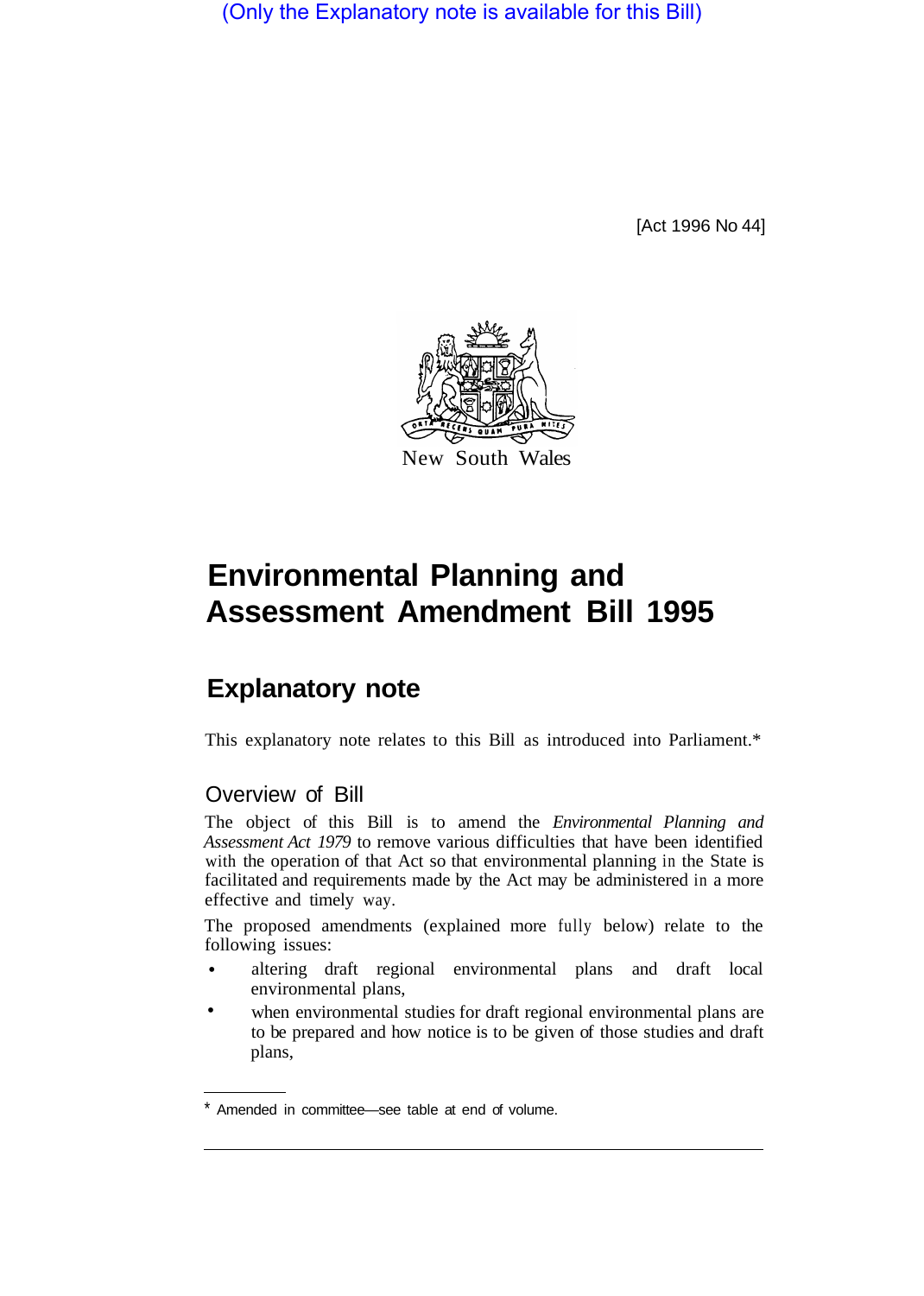Explanatory note

- imposing conditions on development consents requiring section 94 contributions for previously created infrastructure,
- resolving inconsistencies between different kinds of environmental planning instruments,
- how approvals granted under Division 4 of Part 5 of the Act may be modified,
- removing the requirement for the Minister's consent for proceedings for offences against the Act in the summary jurisdiction of the Land and Environment Court,
- joint exhibition of a development application and a draft amendment of an environmental planning instrument to remove an impediment to the proposed development,
- allowing non-discretionary standards for development to be imposed by environmental planning instruments,
- the scope of the Minister's power to direct an inquiry by a Commission of Inquiry,
- allowing regulations made under the Act to apply, adopt or incorporate publications as in force from time to time,
- statute law revision issues,
- savings and transitional issues arising from the amendments.

## Outline of provisions

**Clause 1** sets out the name (also called the short title) of the proposed Act.

**Clause 2** provides for the commencement of the proposed Act on a day or days appointed by proclamation.

**Clause 3** is a formal provision giving effect to the provisions amending the *Environmental Planning and Assessment Act 1979* set out in Schedules 1–1 2.

#### **Schedule 1 Amendments relating to altering draft environmental planning instruments**

The majority decision of the New South Wales Court of Appeal in *Leichhardt Municipal Council v The Minister for Planning* delivered on 17 May 1995 has thrown doubt on the extent to which a draft environmental planning instrument may be altered without the altered draft having to be re-exhibited. Because of that doubt, uncertainty has arisen about whether an altered draft instrument should be re-exhibited even if an alteration is minor.

Explanatory note page 2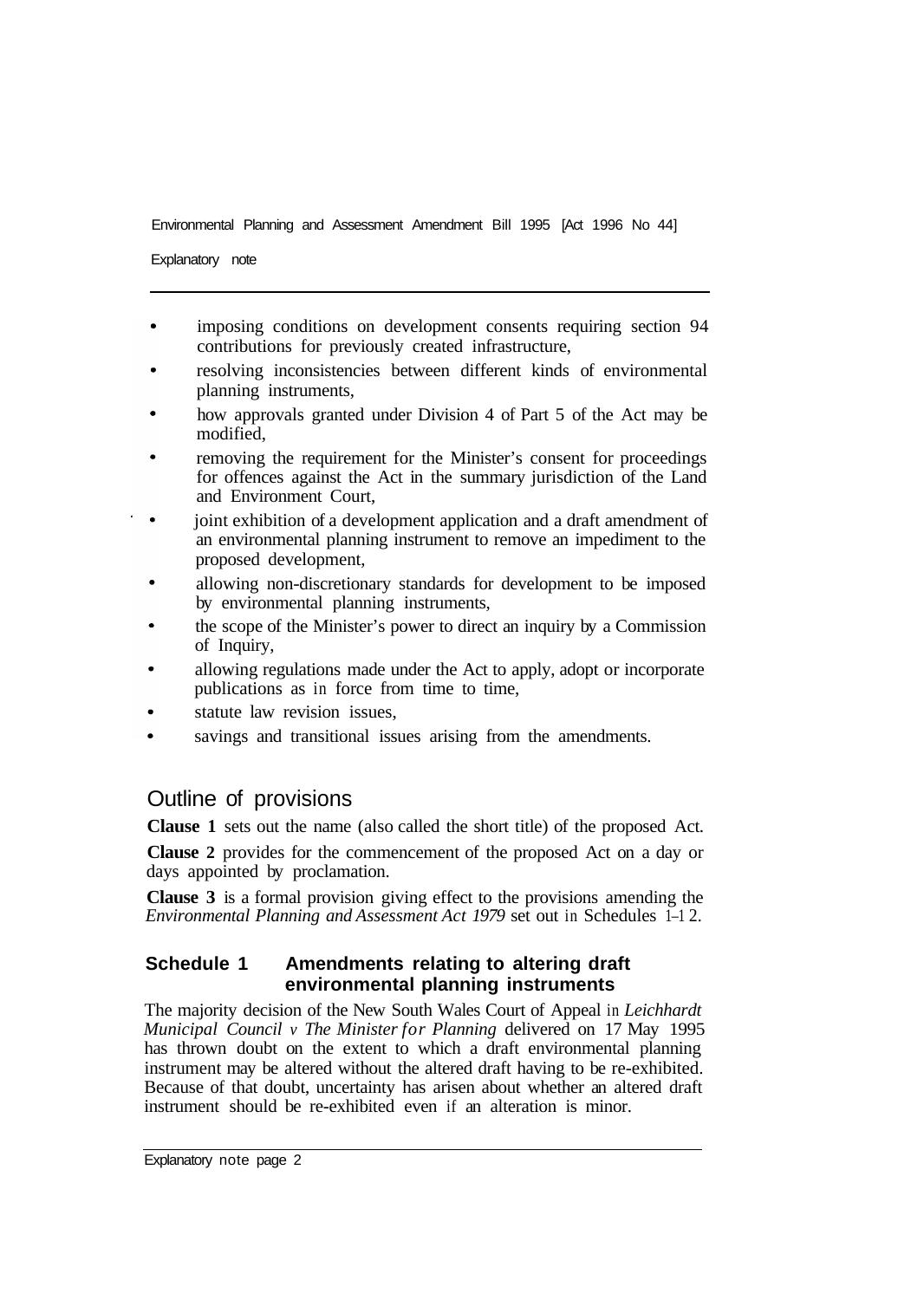Explanatory note

**Schedule 1 [1]-[3]** amend sections 49 and 51 to make it clear that the Director and the Minister both have a wide power to alter a draft regional environmental plan and need not always re-exhibit an altered draft plan. (The Minister may require the Director to re-exhibit an altered draft plan under section 51 (4)).

**Schedule 1 [4]** and **[5]** amend section 70 to make it dear that the Minister may alter a draft local environmental plan (because of an issue of State or regional environmental planning significance) so as to change the substance of the draft plan and need not always require re-exhibition of the altered draft plan.

### **Schedule 2 Amendments relating to preparation and notice of environmental studies and draft regional environmental plans**

At present, an environmental study must be prepared before a draft regional environmental plan is prepared for the land to which the study relates. It also seems that consultation about the preparation of the study and the draft plan must take place sequentially. Both requirements (and the requirement that the Director must wait at least 40 days for a response to a request for comments) are seen to be unnecessarily restrictive, and lead to avoidable delays in the preparation of these kinds of plans.

**Schedule 2 [1]** amends section 41 to provide that an environmental study and the related draft regional environmental plan may be prepared together.

**Schedule 2 [2]** replaces section 45. Proposed section 45 allows information about such a study and plan to be notified at the same time to interested parties and reduces from 40 to 28 days the period for comments by a party notified.

## **Schedule 3 Amendments relating to section 94 contributions for infrastructure**

When granting development consent under the Act, a consent authority may impose a condition under section 94 requiring recoupment of the cost already incurred in providing public amenities or public services that will facilitate the carrying out of the proposed development.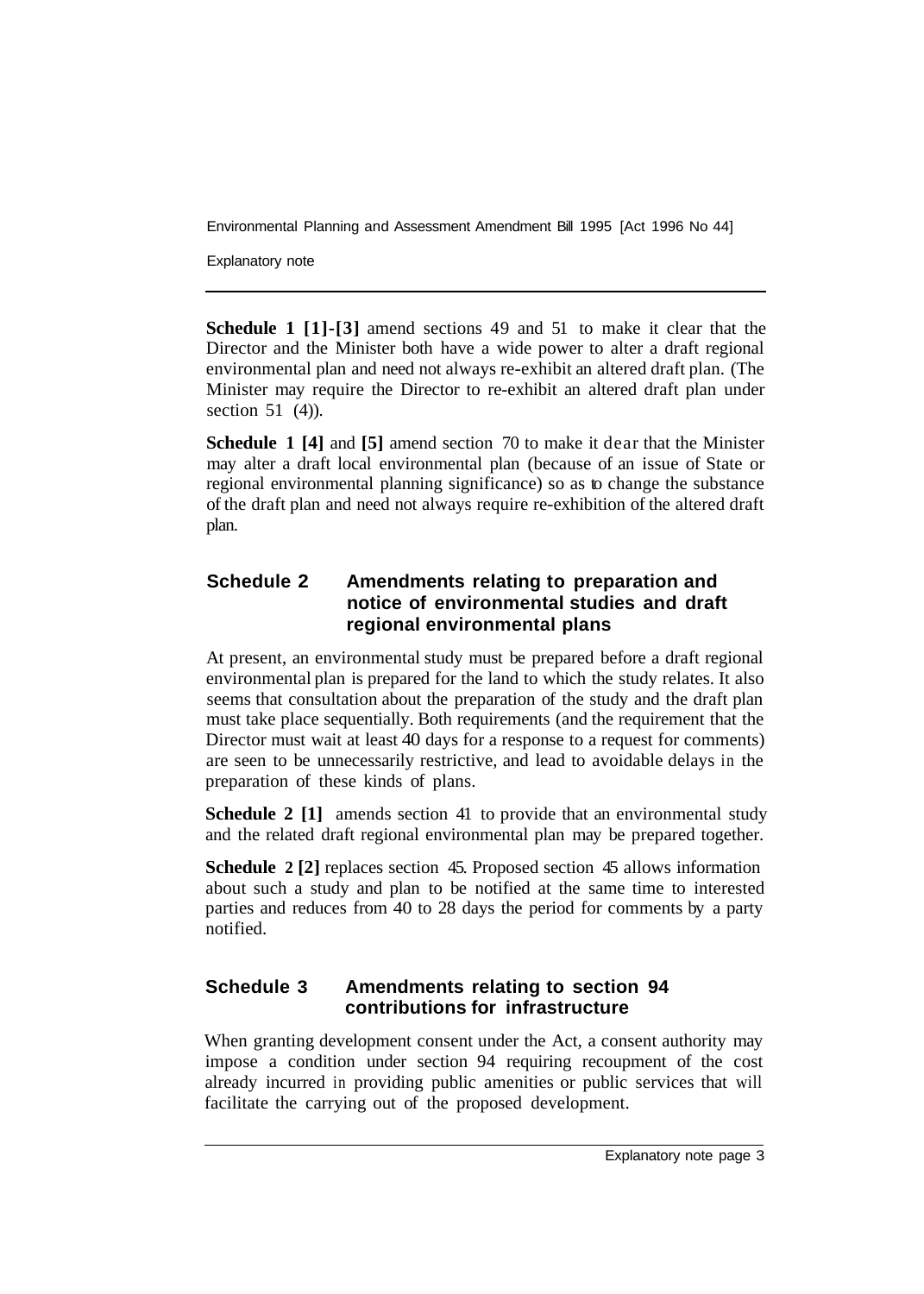Explanatory note

**Schedule 3 [1]** amends section 94 so as to allow conditions to be imposed with respect to public infrastructure already provided requiring contributions that are not restricted to "recoupment of the cost" incurred in providing the infrastructure. Presently, amounts recovered under such conditions must be used to pay off any amount still owed for the provision of that infrastructure. The amended section will allow a consent authority to apply money recovered under such a condition from a developer otherwise than in repayment of any outstanding debt of the consent authority for the cost of the infrastructure.

**Schedule 3 [2]-[4]** amend sections 94 and 94A to make consequential amendments.

#### **Schedule 4 Amendments relating to inconsistencies between different kinds of environmental planning instruments**

Currently, there is no general presumption that an environmental planning instrument of a particular kind (even a State environmental planning policy) prevails over an instrument of a different kind.

**Schedule 4** replaces section 36 with a provision that allows a State environmental planning policy to prevail over an inconsistent regional environmental plan or local environmental plan, whenever made (and a regional environmental plan to prevail over an inconsistent local environmental plan, whenever made) if express provision is made to that effect.

#### **Schedule 5 Amendments allowing modifications of certain approvals**

Division 4 of Part *5* provides a scheme under which the proponent of an activity for which an environmental impact statement has been obtained is required to obtain the approval of the Minister to carry out the activity if the proponent is the determining authority for the activity. There is currently no provision for any such approval of the Minister to be modified should the proponent wish to modify the activity.

**Schedule 5 [3]** inserts proposed sections 115BA-115BB which provide for the modification of such an approval by the Minister if it is proposed to modify the approved activity so that the modified activity will be inconsistent with the original approval. Proposed section 115BB restates section 115B  $(4)$ – $(6)$  so as to extend the current requirements for reporting and consultation relating to an application for an original approval under Division 4 to provide a system for reporting and consultation in the case of an application for modification of an approval.

Explanatory note page 4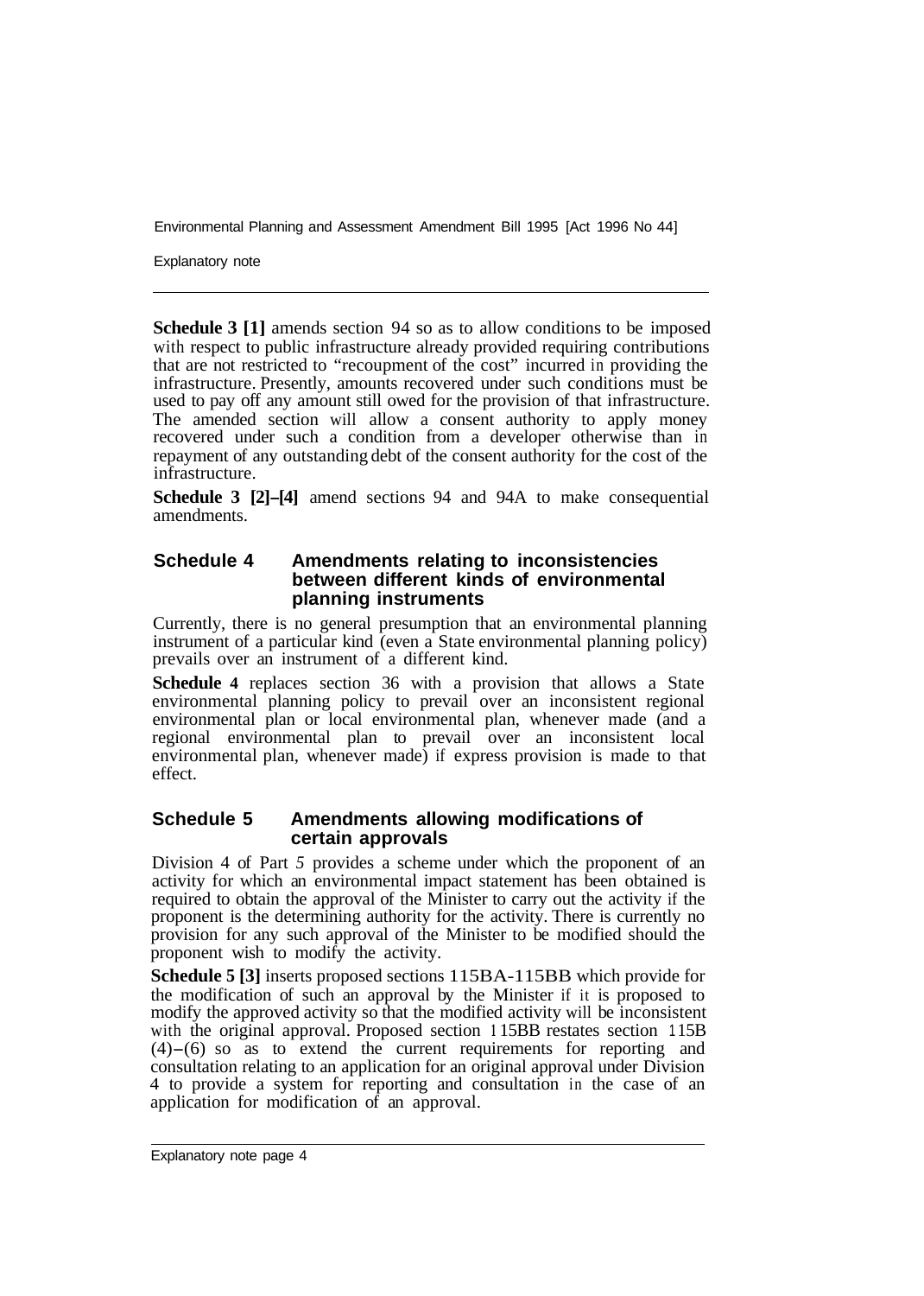Explanatory note

**Schedule 5 [4]** inserts proposed section 115C (IA) to acknowledge that the Director is required to furnish the Minister with a report about the modified activity.

**Schedule 5 [1]** and **[2]** and **[5]-[9]** make consequential amendments to sections 115A, 1I5B, 115C and 115E.

#### **Schedule 6 Amendment removing requirement for Minister's consent for certain proceedings for offences**

At present, the Minister's consent is required before summary proceedings can be brought in the Land and Environment Court for an offence against the Act.

**Schedule 6** repeals section 127 (6) to remove that requirement.

#### **Schedule** *7* **Amendments providing for joint exhibition of development application and draft amendment of environmental planning instrument**

It would seem at present that a development application relating to prohibited development can not be advertised at the same time as a draft environmental planning instrument that would remove the prohibition, because the advertising of the application could not be in accordance with the Act, owing to the prohibited nature of the proposed development.

**Schedule 7** inserts into the Act proposed Division 4B of Part 3, which contains the following proposed sections:

Section 72I which states that the proposed Division applies in the circumstances described above.

Section 72J which declares that nothing in the Act prohibits the making or consideration by the consent authority of such a development application.

Section 72K which requires public notice of the draft environmental planning instrument and development application to be given in the same notice, and requires the periods for public inspection of the notice to be the longer of any two different periods that might have applied if separate notices had been given.

Section 72L which acknowledges that the Minister may direct a single inquiry by a Commission of Inquiry into both the draft instrument and the development application.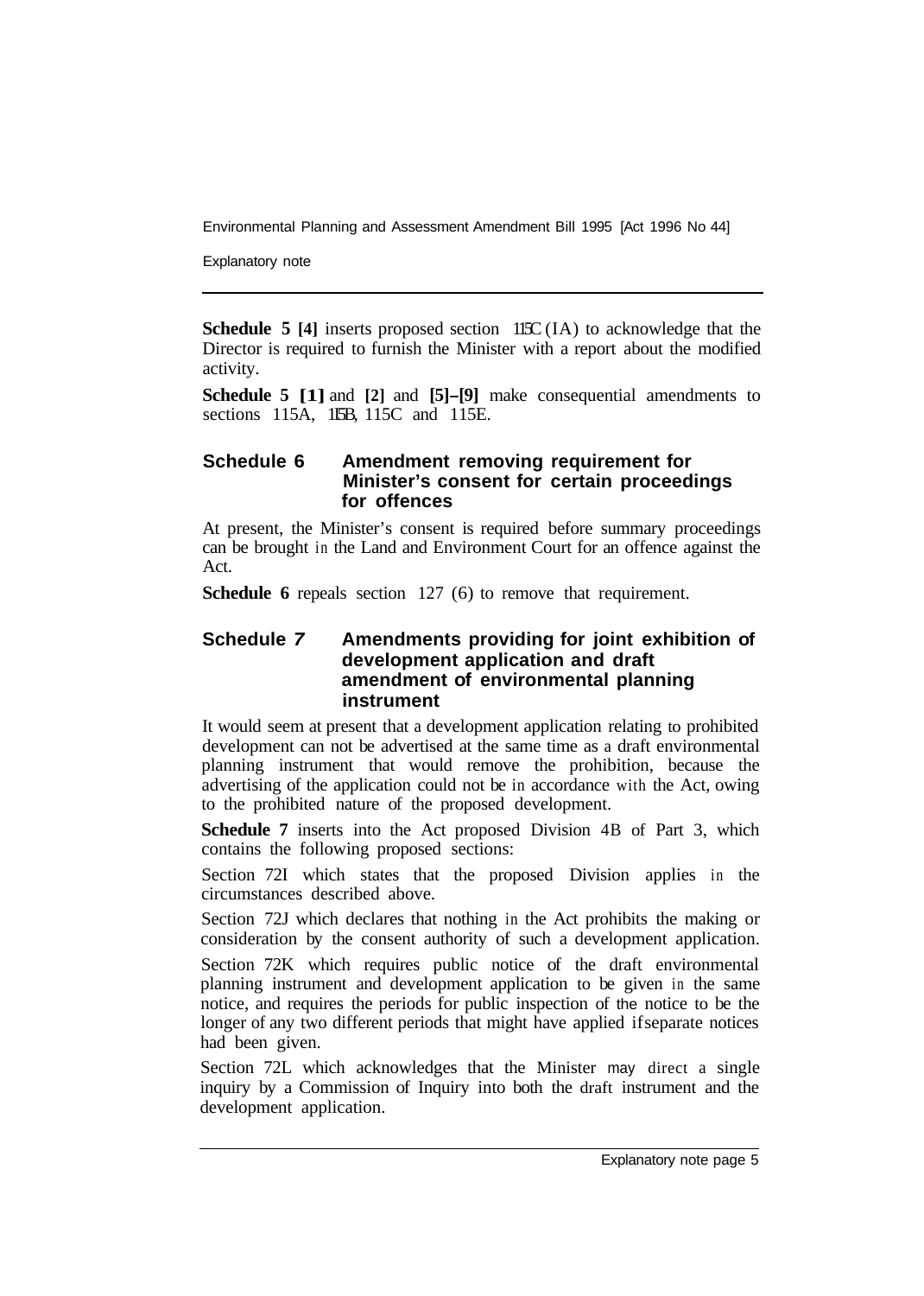Explanatory note

#### **Schedule 8 Amendment allowing non-discretionary development standards for development**

Under section 90, a consent authority is required to take development standards into consideration when determining a development application, but may impose conditions on a development consent that are more onerous than the requirements of the standards.

**Schedule 8** inserts proposed section 90A which allows development standards to be made "non-discretionary" by an environmental planning instrument so that, if the standards are complied with, the consent authority is not entitled to consider the standards further and can not impose more onerous conditions than imposed by the standards.

If the proposed development does not- comply with such a "non-discretionary" standard, full consideration will be required by sections 90 and 91 and an application may be made under State Environmental Planning Policy No 1—Development Standards on the basis that compliance with a development standard is unreasonable or unnecessary in a particular case.

#### **Schedule 9 Amendments allowing Commissions of Inquiry of specified scope**

The Minister may direct an inquiry be held, in accordance with section 119, by a Commission of Inquiry into "the environmental aspects" of any proposed development or an activity (among other things). It is not clear whether it would be lawful for the Minister to limit the terms of reference of such an inquiry (for example, to inquire into a particular environmental aspect of relevance to proposed development or activities).

**Schedule 9 [3] and [4] amend section 119 to make it clear that an inquiry** may be limited to a particular part of a development proposal or activity or to a particular environmental aspect or aspects of the proposal, or in both of those ways.

**Schedule 9 [l]** and **[2]** amend sections 86A and 96 to make consequential amendments.

#### **Schedule 10 Amendment allowing regulations to apply, adopt or incorporate publications as in force from time to time**

Section 69 of the *Interpretation Act 1987* limits the adoption by a regulation of a publication (such as an Australian Standard) to the publication as in force when it was adopted or on a different date specified in the regulation.